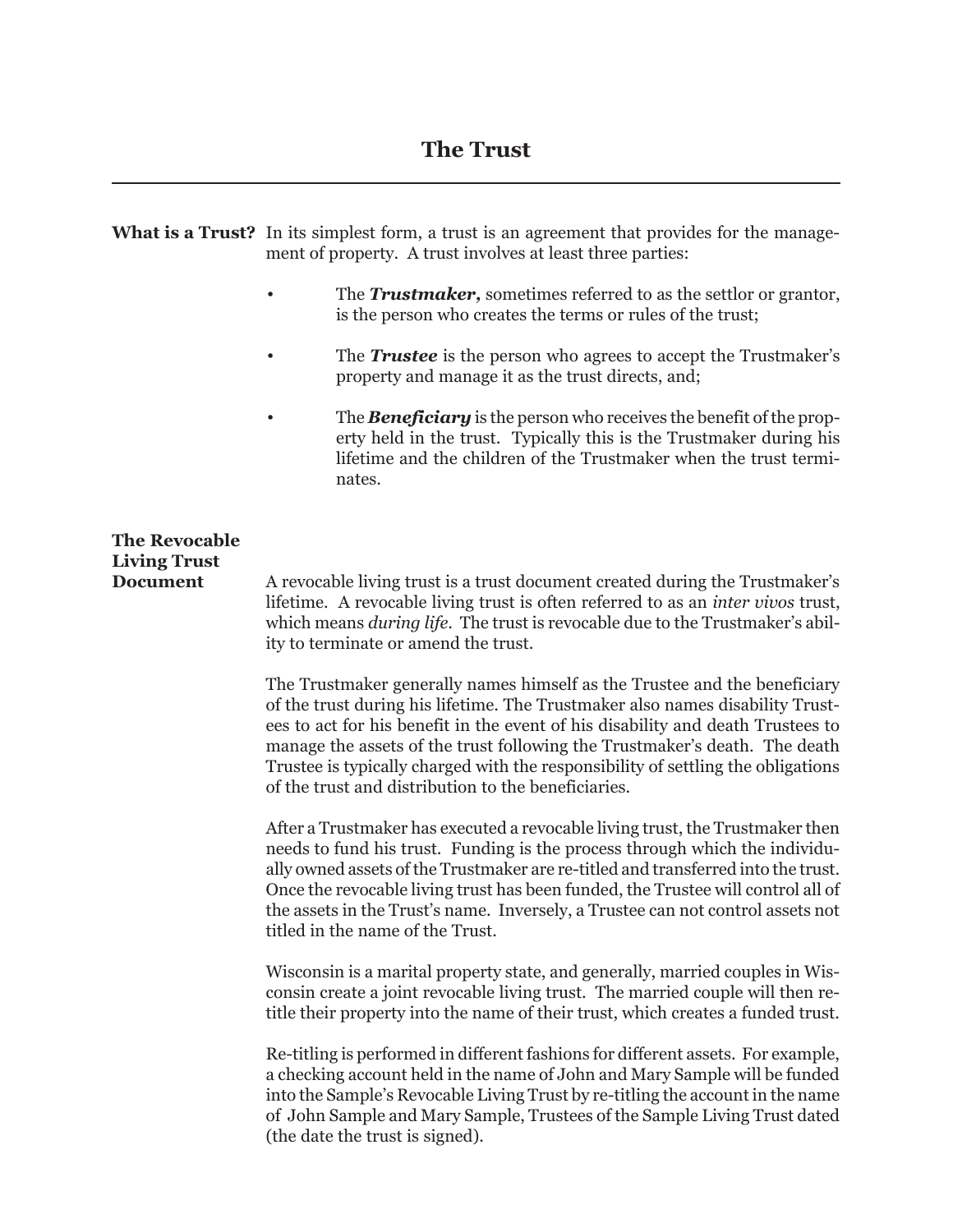A similar action will be taken in regard to all of their other assets, such as real estate, automobiles, boats, investment accounts, securities, and any other asset with a title. Assets that do not have titles will be transferred into the trust by an assignment of personal property. An assignment of personal property is merely a document, which memoralizes the Trustmaker's act of transferring all of his property without title into his revocable living trust.

 A well drafted revocable living trust will not only include direction on how to manage property, but also give instructions for how the Trustmaker or the Trustmaker's family and loved ones are to receive the benefits of the trust. The trust also makes provisions for how the Trustmaker is to be cared for in the case of the Trustmaker's disability and/or death.

A well-written living trust document will outline the Trustmaker's financial and personal intentions, be clear in its directives and be protectively locked within the law.

# **What may**

**a Trust do?** Trusts can be tailored to achieve a variety of objectives. Trusts can provide property management for yourself, your spouse and children, and others that may be dependent upon you. A trust is also an excellent devise for management of property for the benefit of a beneficiary for whom outright property ownership is inappropriate, burdensome, or impossible. Trusts also are established to give lifetime use of property to a person (or a group) while ensuring that others eventually will inherit the remainder of the property. This can be particularly effective if the Trustmaker has the goal of avoiding estate taxes in subsequent generations, as well as, in second marriage situations. A fully funded Trust will avoid probate, which should reduce or eliminate the delay and costs of distributing property upon death normally associated with Probate.

> Revocable living trusts can sometimes be difficult to conceptualize, especially for people who have not read or seen one actually work. An analogy of "baby-sitter instructions" can be used to describe a living trust. When parents leave their minor children with a baby-sitter for a getaway weekend, the baby-sitter typically receives several minutes of verbal instruction accompanied by written notes detailing all sorts of matters that need thought, attention, and action. Even after leaving, it is not uncommon for parents to stay close to a telephone and frequently check in to add to add instructions and confirm that all is right with their children and household?

> A well-drafted living trust is like a set of baby-sitter instructions for the care of loved ones. The instructions tell the Trustee, *the baby-sitter*, how to care for the beneficiaries. The instructions are as detailed as possible to cover all of the expected and unexpected events that might occur. Not only do these instructions tell the Trustee how to use the money and property to care for the beneficiaries, but will frequently explain to the Trustee why the Trustmaker has left those instructions.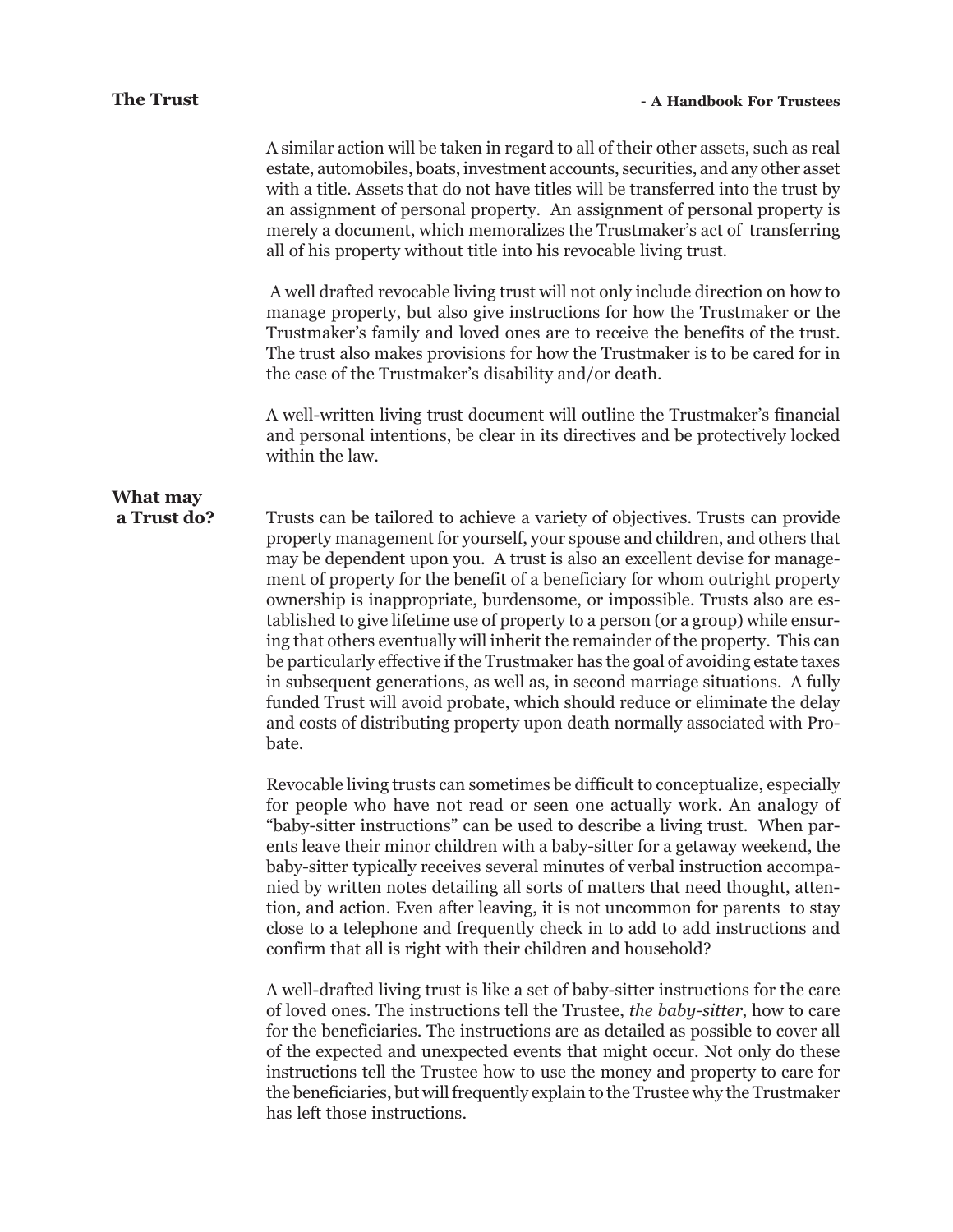When you think of baby-sitter instructions, you might think that they would only apply to loved ones. On the contrary, one of the most important features of a Revocable Living Trust is its ability to provide instructions for the care of the Trustmaker. A Revocable Living Trust is valid and operational the day it is signed. If the Trustmaker becomes ill or incapacitated, the living trust controls the Trustmaker's property for his benefit or for the benefit of others without the intervention of the court. By contrast, a will can only function after the death of its maker and is unfortunately subject to probate; a Revocable Living Trust cares for its Trustmaker immediately and avoids both a living and death probate.

## **Avoiding Living and Death Probate through a Revocable**

**Living Trust** A fully funded and properly executed revocable living trust avoids both living and death probate. It is generally accepted that avoiding probate is beneficial to the family. Most of our clients who have been involved in the probate process with their own parents want to avoid the necessity of having their children deal with the court system, and its inherent costs and delays.

> Death probate is a legal proceeding designed to provide court imposed supervision over the property of a deceased person. This is done so that creditors may be paid, property may be protected for the benefit of disabled parties, and/or distributed to the heirs of the deceased. Probate is necessary due to the fact that the deceased party no longer has the ability to give his assets to his heirs, to pay his debts, or to guard an asset for a disabled loved one. After a person has died, the court must then carry out these duties pursuant to the decedent's will or the intestacy statute. If a person dies without owning property, such as when it has been previously re-titled into a trust, there is no need for probate.

> Trusts, unlike Trustmakers, are immortal. For this reason, assets placed in a revocable living trust never need pass through a probate process. A revocable living trust avoids probate by providing a means for paying a deceased party's creditors, protecting assets for disabled loved ones, and distributing assets to the heirs. The successor Trustee is given instructions on how to handle the above mentioned tasks. In summary, a Trustmaker has entered into an agreement with the successor Trustee to perform the tasks performed by probate court, and therefore, no probate court proceeding is necessary. The probate process is eliminated in its entirety, including its time delays, court appearances, and administrative costs.

> A living probate occurs when a person can no longer handle his own affairs. Upon incapacity, an interested party can petition the court to authorize a guardian to take control of the person's property. The court then appoints a guardian to make decisions about the person's well being and to guard their property. Unfortunately, we frequently see arguments among family mem-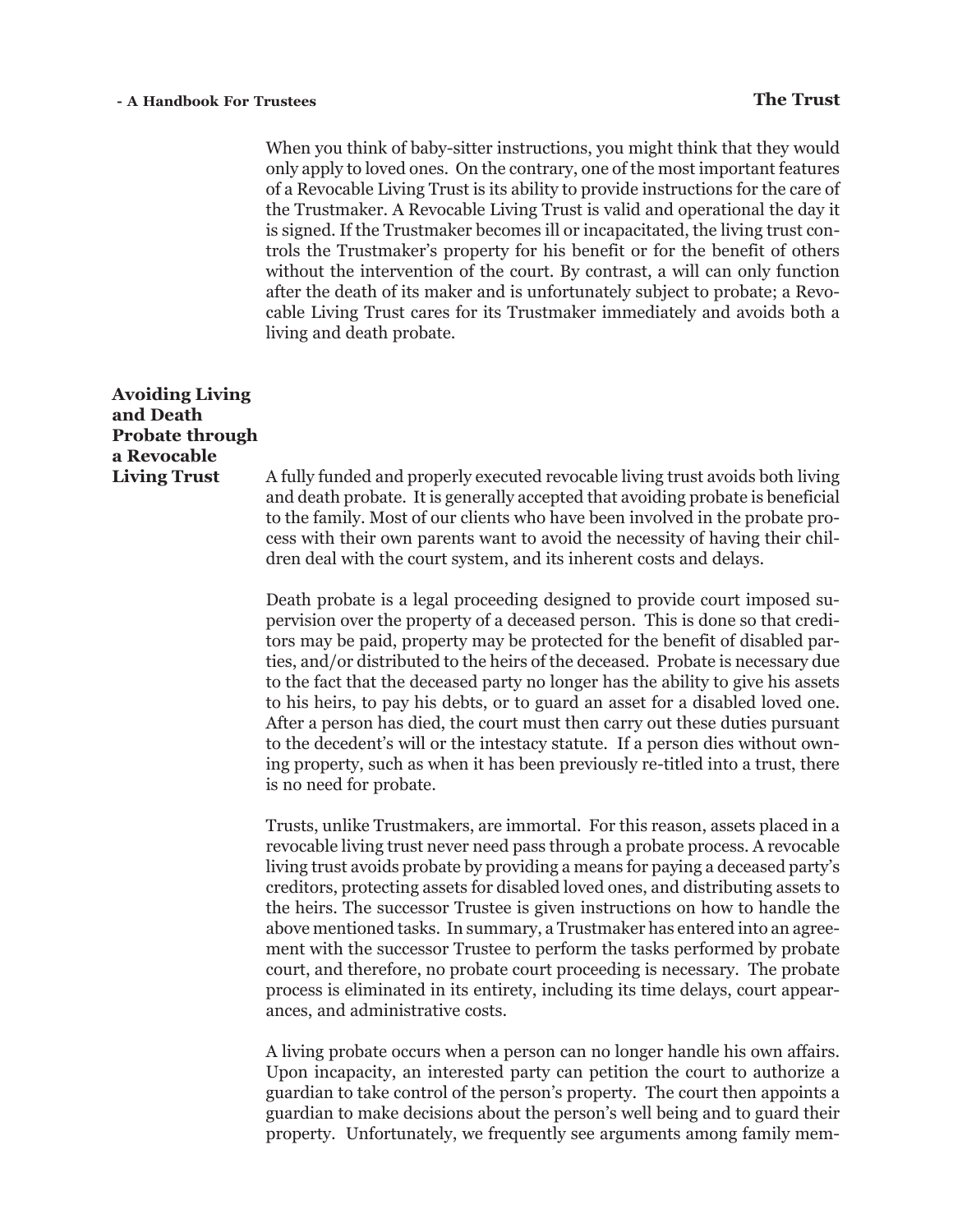bers as to who should be the guardian, and lengthy court battles ensue. Even when the family agrees that the parent is incapacitated and the person who will serve as guardian, it is a costly and time-consuming process to have a guardianship created.

A revocable living trust also eliminates the need for a living probate. If a Trustmaker is found to be incompetent (as defined by the Trustmaker), the disability Trustee steps in to act in his stead. This relieves the probate court of any need to name a guardian to make decisions for the disabled party or guard the disabled party's property. Unlike with a guardianship, the disability Trustee does not have to provide annual reports to the court, which greatly reduces his burden.

Additionally, clients that utilize a revocable living trust do not have to file their trust documents in a public forum. All probate files are public records and subject to public scrutiny. Parties that utilize a will or die intestate (without a will) must file a formal inventory with the court which includes a description and valuation of all of their assets, a list of their debts and creditors, and to whom all of their property is to be distributed. Clients with a fully funded revocable living trust, however, may keep all this information private, as no court filings are required.

We also find that our clients, who create and fund revocable living trusts, are forced to organize and document their estates while they are living and able. This information and organization is greatly appreciated by their successor Trustees who must carry out the direction of the trust. Often times in a probate proceeding, the greatest challenge for the personal representative and attorney is to track down the deceased person's property and debts. As you may imagine, this process is quite difficult when the owner of the property is no longer available to answer questions about what he owns and whom he owes.

| What Is the             |                                                                                                                                                                                                                                                                                                                                                                                                                                                                                                                                                                                                 |
|-------------------------|-------------------------------------------------------------------------------------------------------------------------------------------------------------------------------------------------------------------------------------------------------------------------------------------------------------------------------------------------------------------------------------------------------------------------------------------------------------------------------------------------------------------------------------------------------------------------------------------------|
| <b>After-Death Cost</b> |                                                                                                                                                                                                                                                                                                                                                                                                                                                                                                                                                                                                 |
| of a Living             |                                                                                                                                                                                                                                                                                                                                                                                                                                                                                                                                                                                                 |
| <b>Trust-Centered</b>   |                                                                                                                                                                                                                                                                                                                                                                                                                                                                                                                                                                                                 |
| <b>Estate Plan?</b>     | Some living trust critics argue falsely that the after-death costs of administer-<br>ing a trust are equivalent to the average probate costs. The results of exten-<br>sive research published in Esperti and Peterson's, The Living Trust Revolu-<br><i>tion</i> , indicates just the opposite. The authors' research revealed that a prop-<br>erly funded revocable living trust with assets of less than \$650,000 incurred<br>after death costs of less than one-half of one percent. Their research also<br>revealed that estates of the same size incurred a cost of 5-6% due to the pro- |

bate process.

In our experience, the after-death costs for larger estates that utilize a fully funded living trust plan are nearly always less than one percent. Not only does all of the evidence show that a living trust-centered plan is far superior to will planning/probate, it conclusively proves that fully funded revocable living trusts cost significantly less than will planning/probate!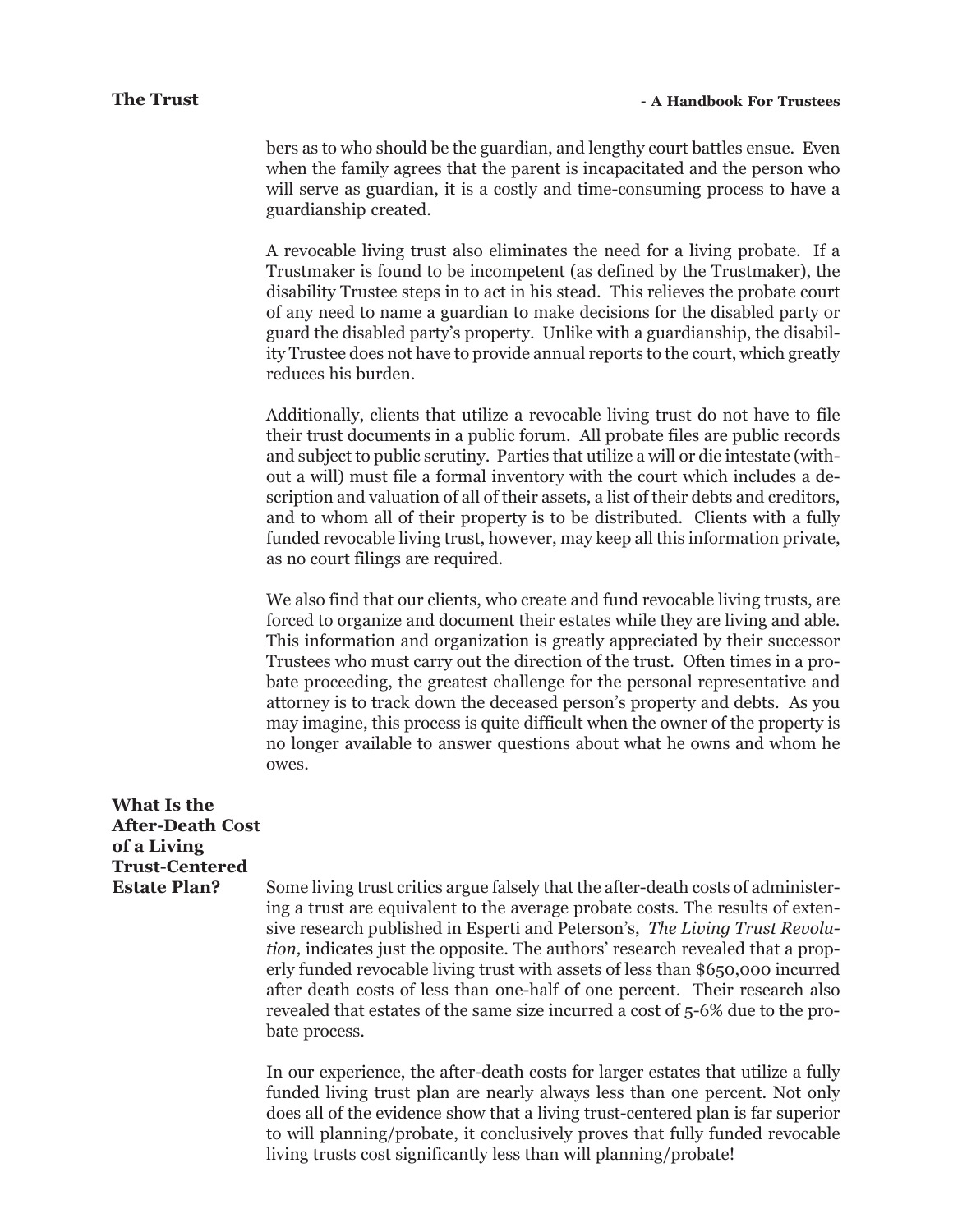## **Considerations In Using A Trust**

| <b>Why consider</b><br>creating<br>a Trust?                    | Everyone who wishes to accomplish complete estate planning objectives<br>should consider and implement a living trust-centered plan. A living trust-<br>centered plan is the only type of estate planning that can meet all of the ele-<br>ments of "our definition" of effective estate planning.                                                                     |
|----------------------------------------------------------------|------------------------------------------------------------------------------------------------------------------------------------------------------------------------------------------------------------------------------------------------------------------------------------------------------------------------------------------------------------------------|
| Here is our<br>"definition"<br>of effective<br>estate planning | I want to control my property while I am alive.<br>I want to take care of myself and my loved ones if I become disabled.<br>I want to give what I have to whom I want, the way I want, and when I<br>want.<br>If I can, I want to save every last tax dollar, professional fee, and court cost                                                                         |
| <b>Reason One:</b><br><b>Control</b>                           | possible.<br>The most important element of our definition of estate planning is <b>control</b> .<br>The most important step you need to take to gain control of your assets is to<br>create an effective estate plan. If you do not write your own plan, the state<br>will write it for you.                                                                           |
|                                                                | If you die without an estate plan, you are deemed to have died intestate. In<br>this case, state laws direct how your assets are to be inventoried, valued and<br>distributed. If you should become incapacitated without affecting formal plan-<br>ning for that event, there is another set of state laws that directs what will<br>happen to you and your property. |
|                                                                | State laws also control other aspects of a person's life and property. For ex-<br>ample, joint tenancy property may be tied up in the courts if one of the joint<br>tenants becomes incapacitated or if there are creditor problems.                                                                                                                                   |
|                                                                | To maximize estate-planning control, you must take responsible action to<br>implement and use your own estate plan to dictate your wishes, rather than<br>leaving it to the State.                                                                                                                                                                                     |
| <b>Reason Two:</b><br><b>Incapacity</b>                        | After control the definition of estate planning addresses incapacity. Statis-<br>tics show that the odds of suffering a debilitating mental or physical disabil-<br>ity within the next year are about six times greater than the odds of dying.<br>Due to the great risk of incapacity it is imperative to plan for such a life-chang-<br>ing event.                  |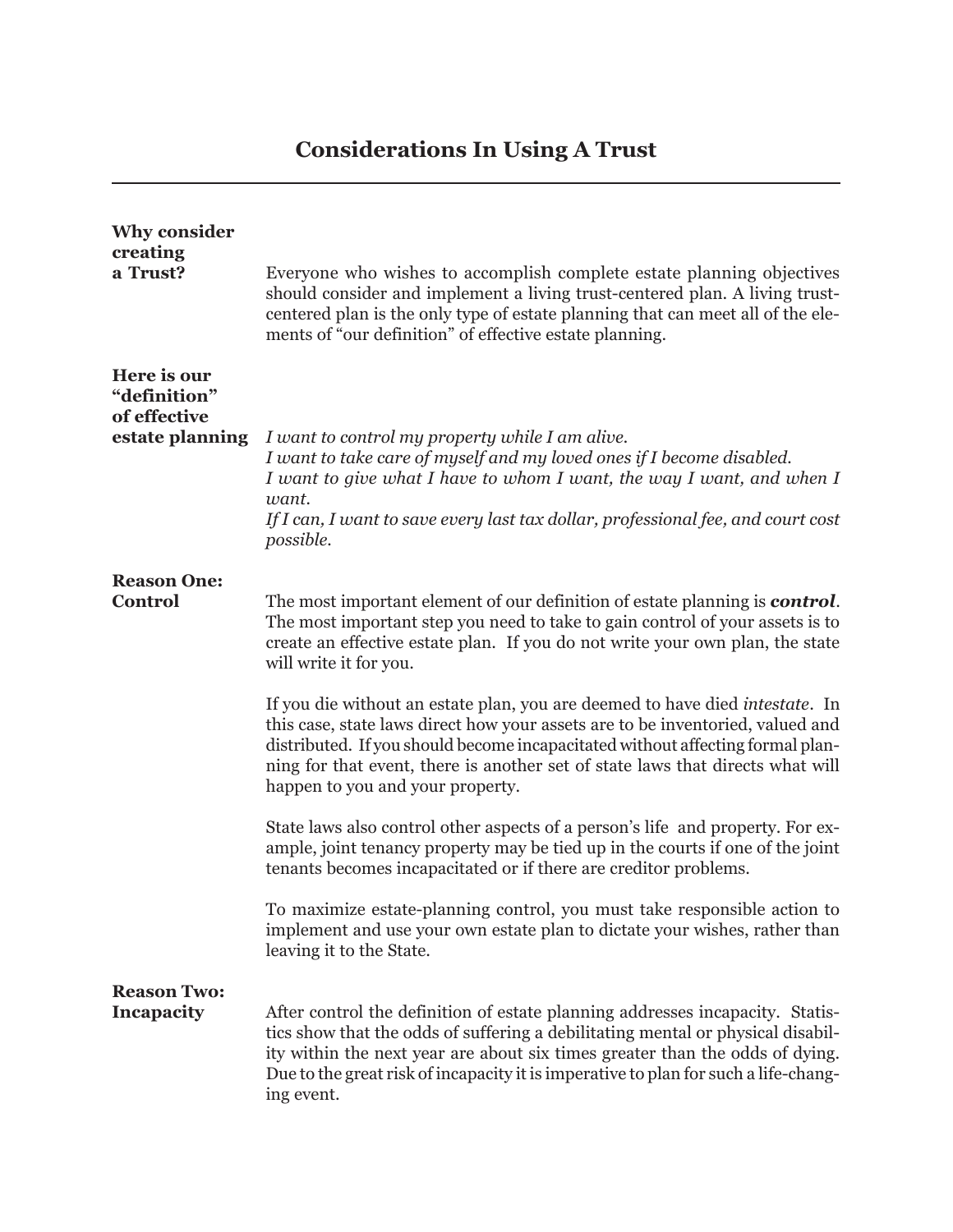### Considerations In Using A Trust **- A Handbook For Trustees**

Through proper and effective planning you can control how you are cared for during incapacity. Additionally, you may purchase long-term health care and/or disability insurance or implement savings plans to guarantee the availability of resources at your time of need.

Estate plans can clearly direct how property and money should be used for the incapacitated and your loved ones, thereby overruling the state's own dictates. In order to exercise this control, one must do so while you are still competent.

| <b>Reason Three:</b><br><b>Giving Your</b><br><b>Property to</b><br><b>Whom You</b><br>Want | After you have taken control of your property while you are alive, and planned<br>for your incapacity, it is then time to create your plan for the distribution of                                                                                                                                                                                              |
|---------------------------------------------------------------------------------------------|-----------------------------------------------------------------------------------------------------------------------------------------------------------------------------------------------------------------------------------------------------------------------------------------------------------------------------------------------------------------|
|                                                                                             | your property.                                                                                                                                                                                                                                                                                                                                                  |
|                                                                                             | Please remember the Trustmaker is able to transfer property during life as<br>well as at death through the use of an effective trust plan. Our laws allow a<br>Trustmaker to control his property, and to distribute it in any manner he<br>chooses with amazing latitude and flexibility. Of course, one must initiate<br>the process while one is still able. |
| <b>Reason Four:</b><br><b>Planning for</b><br><b>Taxes and</b><br><b>Expenses</b>           | The final part of our definition of estate planning addresses taxes, fees, and                                                                                                                                                                                                                                                                                  |
|                                                                                             | costs. One of the most famous quotations about taxes comes from Judge<br>Learned Hand who wrote:                                                                                                                                                                                                                                                                |
|                                                                                             | Anyone may so arrange his affairs that his taxes shall be as low as<br>possible; he is not bound to choose that pattern which will best pay<br>the Treasury; there is not even a patriotic duty to increase one's<br>taxes.<br>(Gregory v. Helvering, 69 - F.2d 809)                                                                                            |
|                                                                                             | The same is true for paying professional fees and court costs. If you arrange<br>your affairs to reduce or eliminate administrative expenses, a greater portion<br>of your estate will pass to your heirs. Proper planning eliminates all unneces-<br>sary expenses and costs.                                                                                  |
|                                                                                             | While saving on taxes and expenses is an important aspect of effective estate<br>planning, please be assured that we will not recommend actions that would<br>compromise the goal of maintaining control. The secret of good planning is<br>to reduce taxes and costs while retaining control.                                                                  |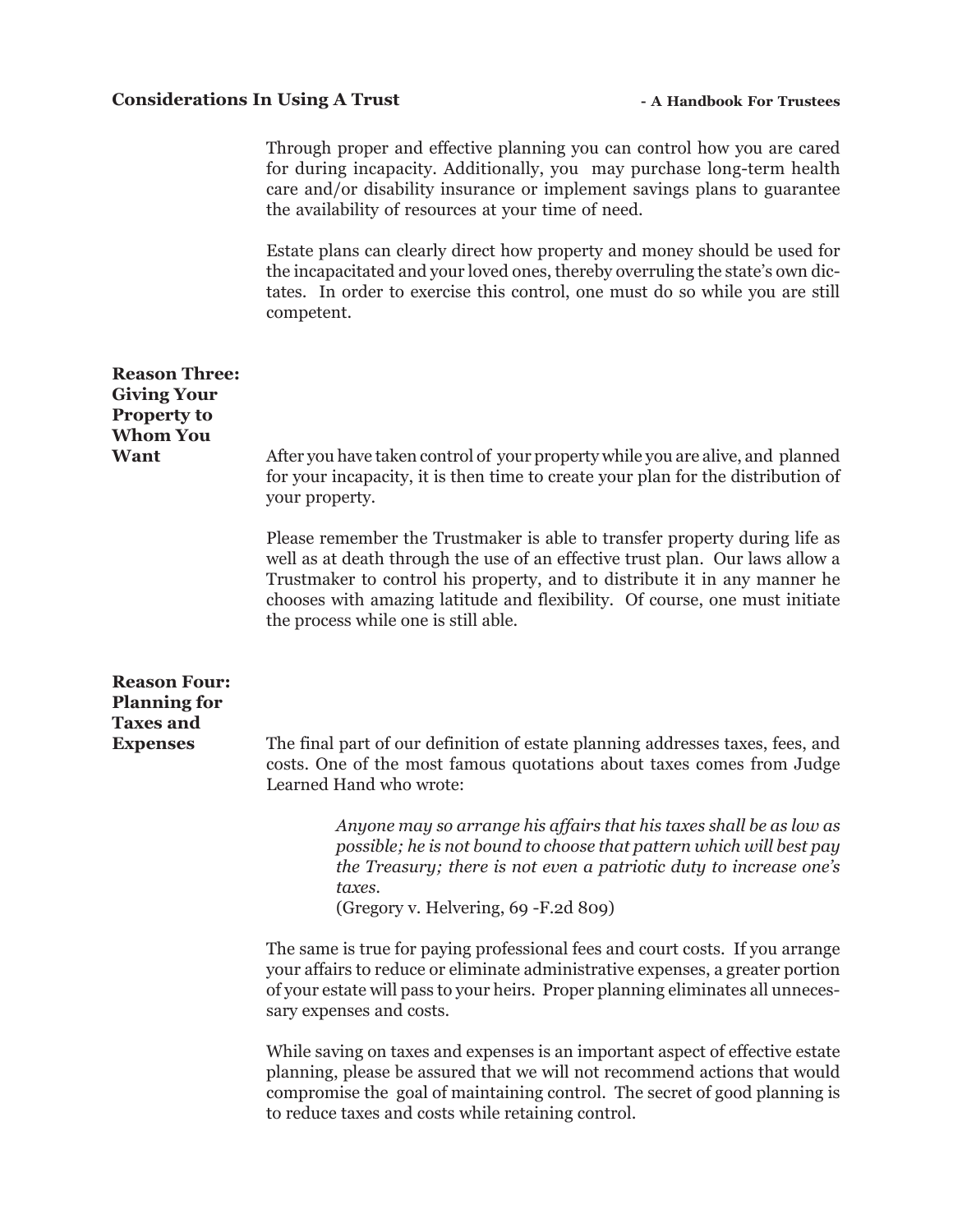## **The Trustee**

| Who may<br>be a Trustee?                 | Because each trust is different, there is no simple answer as to who should be<br>chosen to act as Trustee. The selection of a Trustee is an important matter<br>and should be discussed with the Trustmaker's estate planning attorney when<br>drafting the trust.                                                                                                                                                               |
|------------------------------------------|-----------------------------------------------------------------------------------------------------------------------------------------------------------------------------------------------------------------------------------------------------------------------------------------------------------------------------------------------------------------------------------------------------------------------------------|
|                                          | A corporate Trustee (a bank trust department) is sometimes chosen when a<br>trust's assets are fairly liquid and is large enough to warrant paying the fees<br>charged by corporate Trustees. Trustmakers should review a corporate<br>Trustee's fee schedule and compensation agreement before asking it to act as<br>Trustee. Corporate Trustees are occasionally appointed when there are no<br>individual Trustees available. |
|                                          | Most often individual Trustees are chosen because of their relationship to<br>the Trustmakers. Individual Trustees often do not charge fees while also<br>receiving the benefits of the trust as beneficiaries. Usually individuals are a<br>better choice when there are unique assets such as a closely held family busi-<br>ness or a farm.                                                                                    |
|                                          | The Trustee, as the name suggests, must be someone in whom the Trustmaker<br>has great faith and trust. The Trustmaker must be comfortable leaving the<br>Trustee in charge of his property. A Trustmaker may name his spouse, chil-<br>dren, grandchildren, nieces, nephews, or friends, to be Trustees.                                                                                                                         |
| What is the                              |                                                                                                                                                                                                                                                                                                                                                                                                                                   |
| Trustee's<br>responsibility?             | When you agree to act as Trustee you become a fiduciary. You have a duty,<br>created by accepting the job of Trustee, to carry out the terms of the trust.<br>You are responsible for managing and holding the property within the trust<br>for the beneficiaries.                                                                                                                                                                |
|                                          | As Trustee, you have the powers and duties provided in the trust document,<br>as well as those provided in your state's statutes. The statutory powers in-<br>clude the power to sell, mortgage or lease property in the trust and the power<br>to vote stock that is part of the trust.                                                                                                                                          |
| <b>What should I</b>                     |                                                                                                                                                                                                                                                                                                                                                                                                                                   |
| do when I<br>become a<br><b>Trustee?</b> | Read the Trust Agreement from beginning to end. Concentrate on the pow-<br>ers and administrative duties of the Trustee. If in doubt about your powers,<br>discuss it with your Trust Attorney.                                                                                                                                                                                                                                   |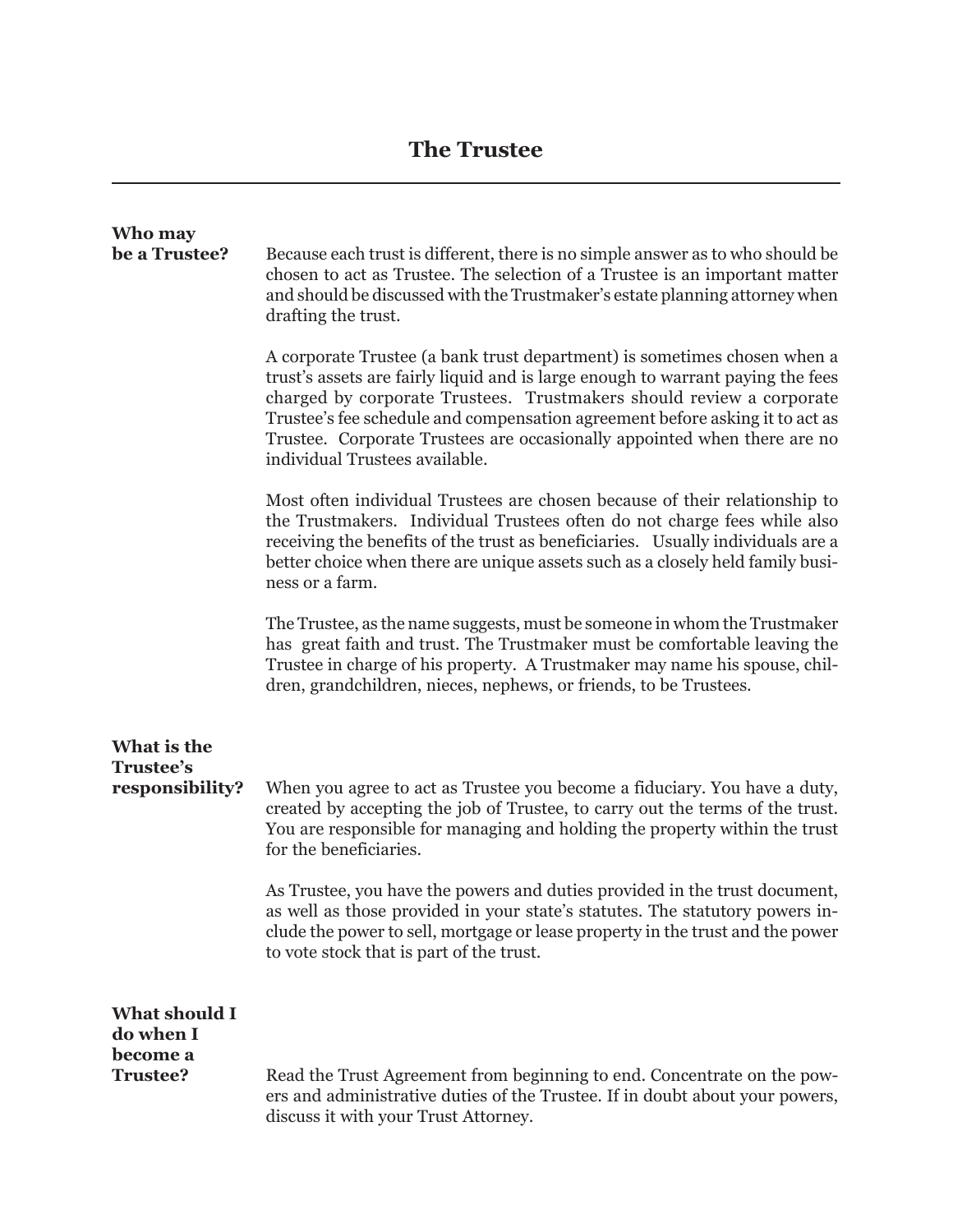Your first actions as Trustee should be to:

- 1. Sign the "Successor Trustee Affidavit. This will be provided to our R-Way members at no charge. The original signed and notarized form should be placed in the Trust Portfolio.
- 2. Make sure all property is titled in the name of the Trust. If not, consult your trust attorney for further direction.
- 3. Obtain an inventory and appraisal of Trust property.
- 4. Obtain a copy of the Affidavit of Trust to use in management of assets.
- 5. Ask your Trust Attorney to prepare an application for a federal identification number from the IRS. This number commonly is called an employer identification number. For the trust, it is the equivalent of your personal Social Security number. It is used as your Trust identification number on all future tax returns and by corporate stock transfer agents. While the Trustmaker acts as co-Trustee, his Social Security number may be used for the trust.
- 6. Open checking account in the name of the trust at a bank or credit union where deposits are federally insured.
- 7. Open a set of accounting records to record the trust's assets, cash received, checks disbursed and other transactions such as the purchase or sale of assets. Sample accounting records are found in the Appendix. If the transactions become many and complicated, you should not hesitate to retain professional accounting assistance. The expense of the accountant can be paid from the trust assets.
- 8. Trustmakers often provide that more property can be put into the trust after its creation. You should consult with your Trust Attorney about these transfers. Transfer documents may be required.
- 9. Keep copies originals of all documents you sign as trustee.

## **May I hire people to**

**assist me?** Yes. You should get the help you need to carry out your duties as Trustee. For instance, if there are many trust assets, it is common to hire an investment advisor or even make arrangements with a trust department to manage the investments through a custodial account. You should get legal and accounting advice as needed. The reasonable costs of these services are expenses of the trust and can be paid from the trust assets.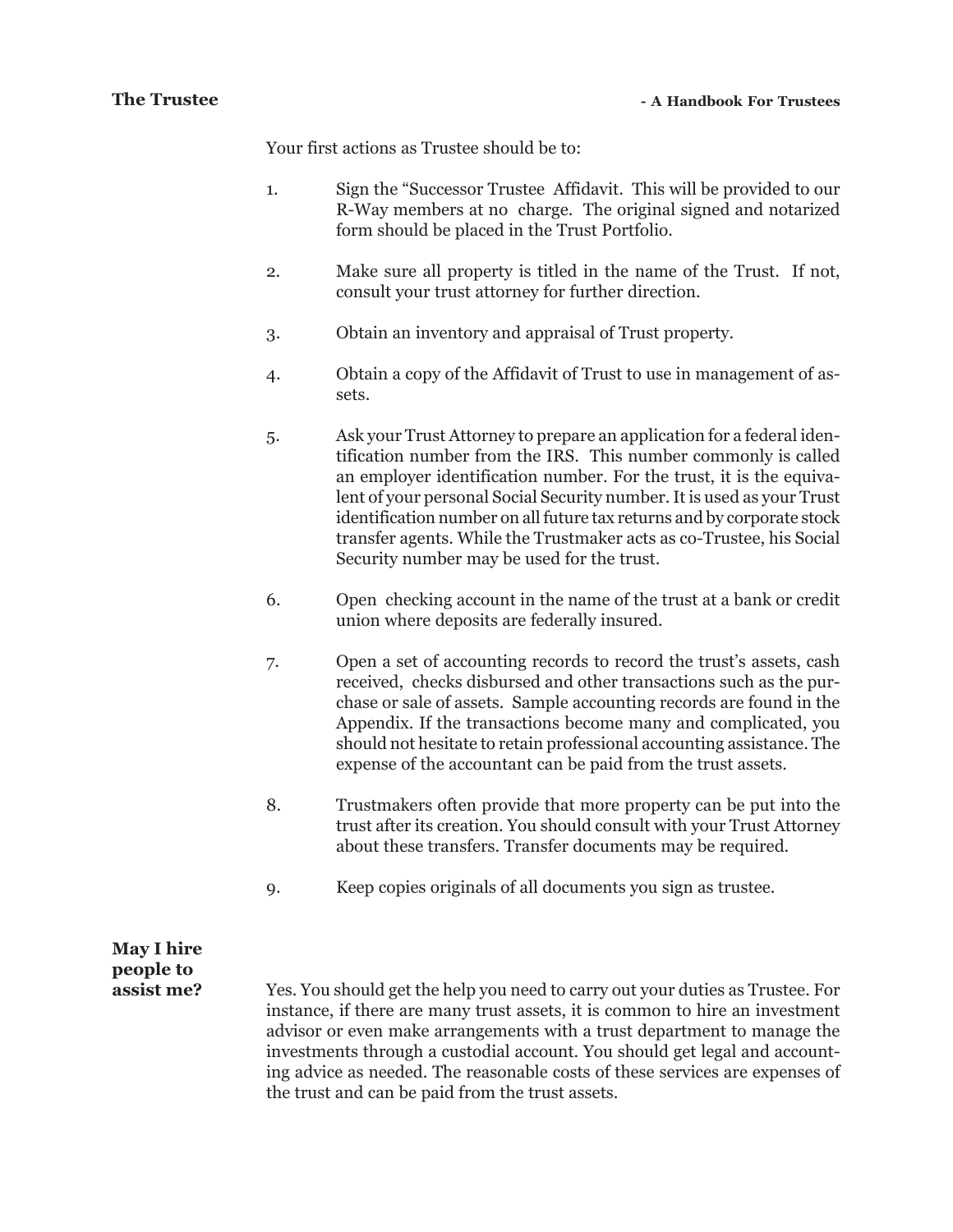### **- A Handbook For Trustees The Trustee**

| When may I<br>distribute<br>property after<br>the death of the<br>creator of the<br>trust? | Do not distribute or sell trust assets without your professional advisor's ap-<br>proval. There can be tax and other serious problems if property is sold or<br>distributed too soon. Your advisor can advise you as to when it is appropriate<br>to make a distribution. The Trustee should obtain receipts from beneficiaries<br>who receive property from the trust.                                                                                                                                                                                                                                                                                                                               |  |  |
|--------------------------------------------------------------------------------------------|-------------------------------------------------------------------------------------------------------------------------------------------------------------------------------------------------------------------------------------------------------------------------------------------------------------------------------------------------------------------------------------------------------------------------------------------------------------------------------------------------------------------------------------------------------------------------------------------------------------------------------------------------------------------------------------------------------|--|--|
| What fees may I<br>charge for my<br>services?                                              | You can charge reasonable fees for your services, unless the trust document<br>specifies otherwise.                                                                                                                                                                                                                                                                                                                                                                                                                                                                                                                                                                                                   |  |  |
|                                                                                            | In deciding what is reasonable, you should consider:                                                                                                                                                                                                                                                                                                                                                                                                                                                                                                                                                                                                                                                  |  |  |
|                                                                                            | what the customary fees are for such services;<br>any unusual skill or experience you have that you are using as Trustee<br>for the benefit of the trust;<br>the amount of risk and responsibilities you have assumed as Trustee;<br>the amount of time spent by you as Trustee;<br>the character of the trust work, whether routine or involving skill<br>and judgment; and<br>any fee estimate you gave in advance.                                                                                                                                                                                                                                                                                 |  |  |
|                                                                                            | Your Trustee fees are reportable on your income tax returns and can be de-<br>ducted by the trust as an expense. If there is a dispute about your fees, a<br>court may decide what is fair compensation. The court can reduce or deny<br>fees to you if you don't carry out your duties following the law and the terms<br>of the trust.                                                                                                                                                                                                                                                                                                                                                              |  |  |
|                                                                                            | You are not required to take fees and can waive fees that are established in<br>the trust agreement.                                                                                                                                                                                                                                                                                                                                                                                                                                                                                                                                                                                                  |  |  |
| <b>How must I act</b><br>as a Trustee?                                                     | You must act in the highest good faith toward the beneficiary of the trust.<br>"Good faith" means not taking advantage of another, even through techni-<br>calities of law. You must follow the instructions of the Trust Agreement and<br>use ordinary care and diligence even if you are not receiving any compensa-<br>tion for your trustee services. You must invest the funds of the trust properly<br>to preserve the principle and earn a reasonable rate of return. Get advice<br>from your Trust Attorney and investment advisor as to what investments are<br>prudent for this trust. Remember foremost, that you are carrying out the<br>wishes of the Trustmaker throughout the process. |  |  |

The Trustee may be required to provide all beneficiaries with interim reports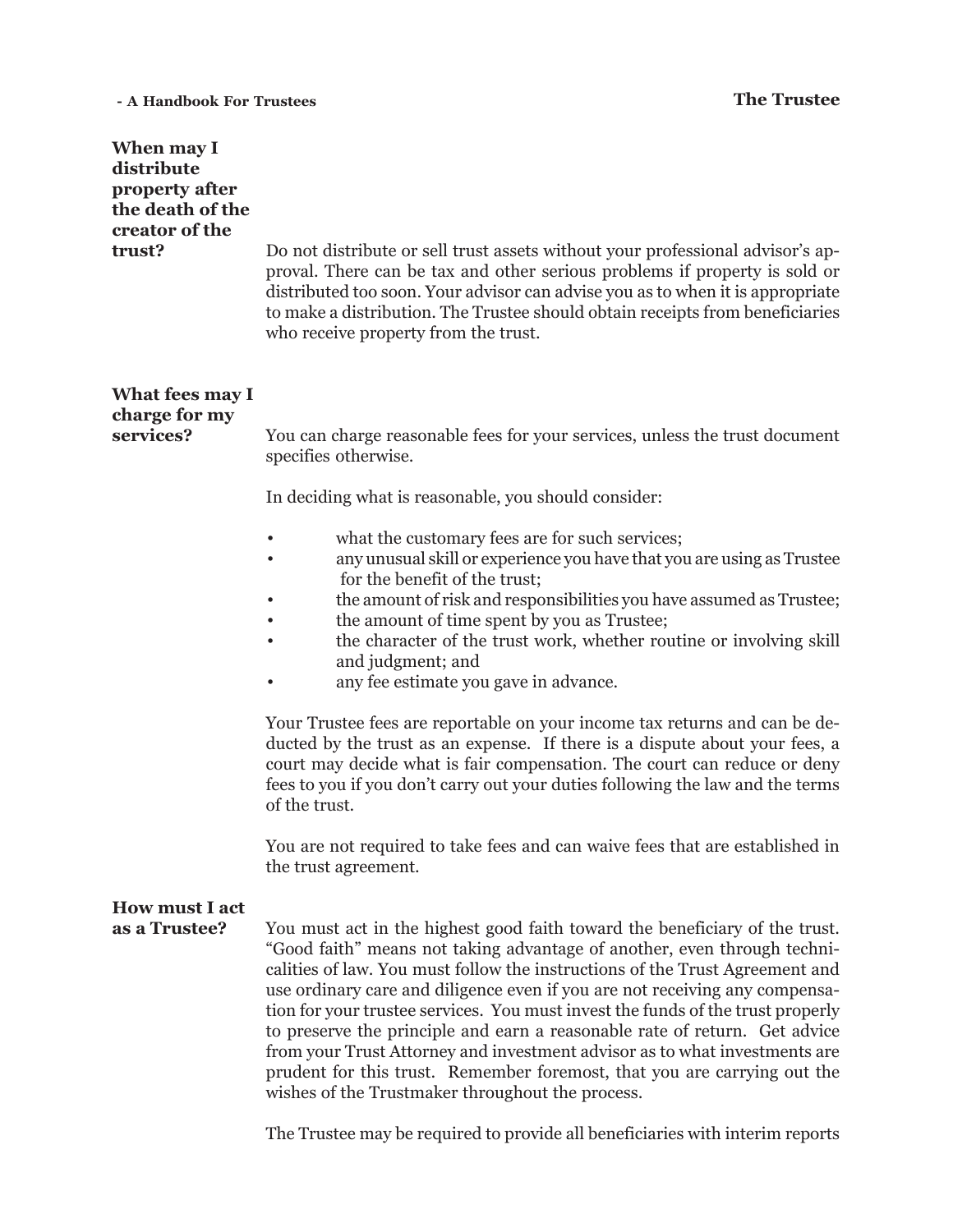| <b>The Trustee</b>                 |    | - A Handbook For Trustees                                                                                                                                                                                                                                                                                                                                                              |
|------------------------------------|----|----------------------------------------------------------------------------------------------------------------------------------------------------------------------------------------------------------------------------------------------------------------------------------------------------------------------------------------------------------------------------------------|
|                                    |    | during the term of the trust, and a final report if the assets are distributed<br>and the trust is terminated after the death of the decedent. The trust agree-<br>ment may also require regular reports to the beneficiaries by the Trustee if<br>irrevocable trusts are established after the death.                                                                                 |
| Are there things<br>I must not do? |    | Yes. There are several things you must not do.                                                                                                                                                                                                                                                                                                                                         |
|                                    | 1. | You may not deal with the trust property for your own benefit or for<br>any purpose not connected with the trust's purpose. This means,<br>unless the trust specifically says you can, you cannot buy property<br>from the trust or make loans, gifts or donations to yourself, your<br>friends or your relatives. This includes gifts or donations to churches<br>or other charities. |
|                                    | 2. | You cannot do anything that would give you an advantage over a<br>beneficiary or take part in any transaction against a beneficiary un-<br>less the beneficiary gives you permission after knowing all the facts.                                                                                                                                                                      |
|                                    | 3. | You cannot mix your property or money with the trust property or<br>money. In other words there should not be any of your money in                                                                                                                                                                                                                                                     |

the trust checking account. Property should be clearly identified so that there is no question whether it belongs to the trust or to you.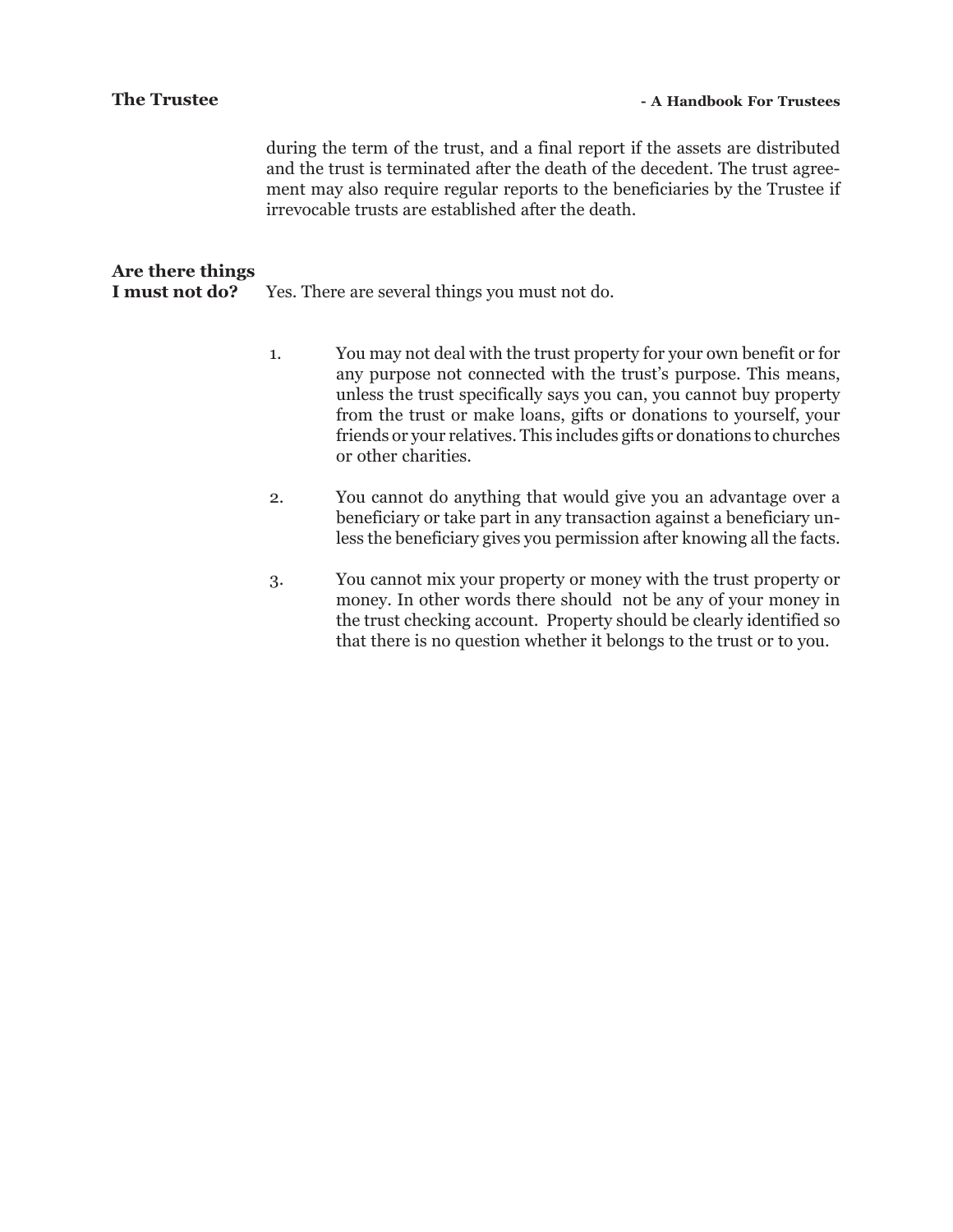## **Other Legal Documents**

**Pour-Over Will** For every living trust-centered plan there should be a short, single-purpose, "fail-safe" will. This special kind of will, called a "Pour-Over" Will, must be signed so that any property not put in the trust name will end up in the trust after Trustmaker's death.

A Pourover Will simply says:

*I leave any property owned by me at my death, and not already in my trust, to my trust.*

Property in an individual's name at death is subject to probate. If there is no will leaving this property to someone, it passes to a person's heirs as directed by the state law. It is best if all assets are titled in the name of the trust so that the revocable living trust instructions control all property of the decedent after death.

## **Durable Special Powers of Attorney for Funding** A Durable Special Power of Attorney for Funding is an integral part of every well designed living trust-centered plan. It grants an agent the power to transfer property into the trust if the Trustmaker becomes disabled and is unable to do it himself. This power is considered durable because it survives disability. For example, if a Trustmaker has a stroke that totally incapacitates him, and he has not transferred all his property into his trust, those people to whom he has given such a power can transfer his property into his trust. We believe that a Durable Special Power of Attorney for Funding must be "special." "Special" means that whoever is named in the Durable Special Power of Attorney for Funding can only transfer property into the trust; that person cannot sell, take, use, or give the Trustmaker's property to anyone else. Once property is in the trust, it is administered pursuant to the Trustmaker's specific instructions. **Additional Documents Helpful to the Trustee** Living Trust-Centered planning is the term we use to describe an estate plan in which a living trust is used as the foundation. But the living trust is only a foundation. A total estate plan requires additional documentation to make it effective for purposes of meeting the definition of estate planning. A living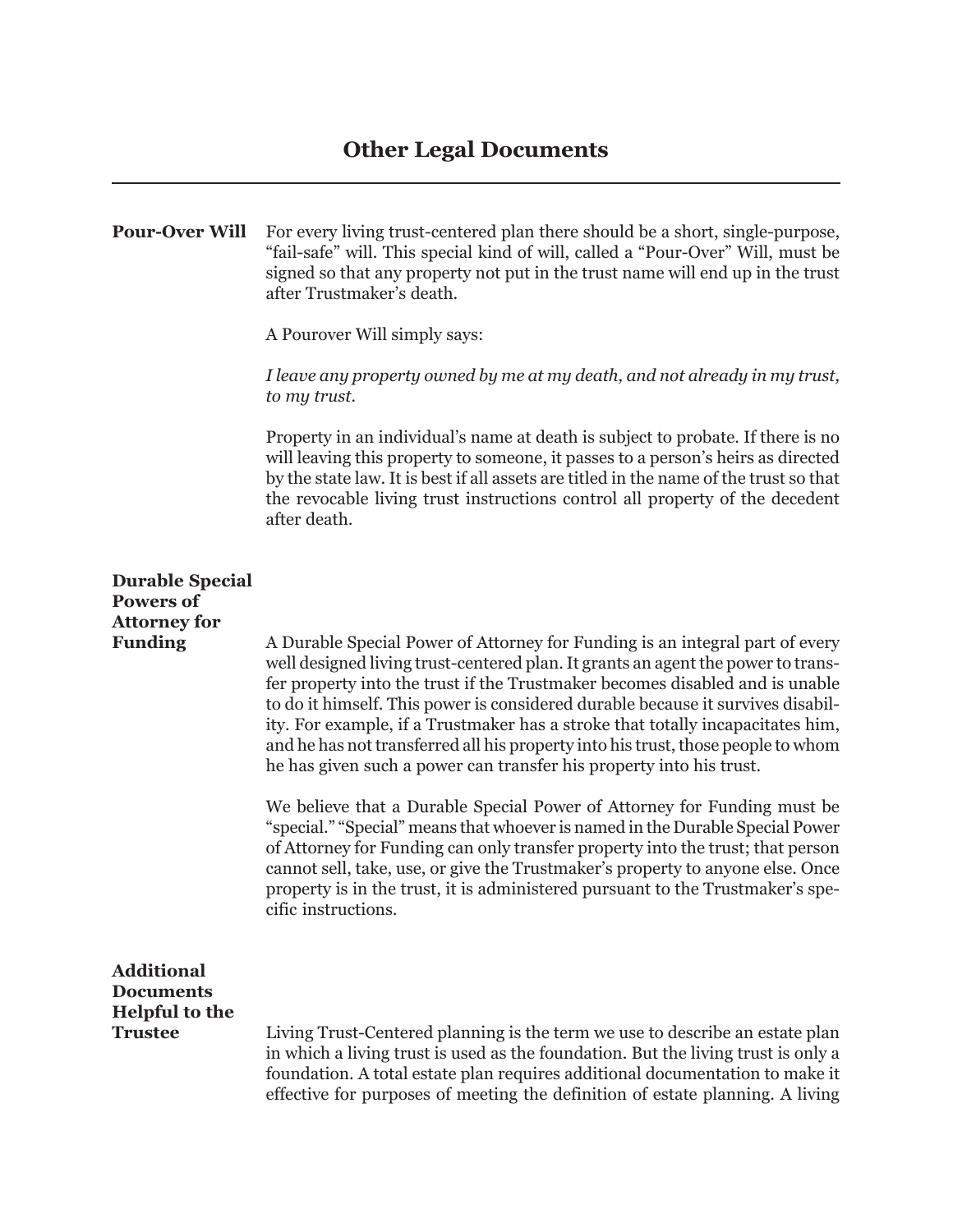trust-centered plan must have, at an absolute minimum, the following important legal documents and information:

- The revocable living trust document
- A "Pour Over" Will
- Durable Special Power of Attorney for Funding
- A Health Care Power of Attorney
- A Living Will
- A Memorandum of Personal Property or some other mechanism to dispose of special personal effects
- An anatomical gift form, if applicable
- Burial and memorial instructions
- Information about all Trustmaker's property
- The location of all your important papers and financial information
- Lists of all advisors and those people or institutions that should be contacted at your disability or death
- Listing of all Life Insurance
- Listing of all Retirement Plans (qualified and non-qualified)
- Marital Property Agreement

If this looks like a pretty comprehensive list, it is supposed to. A living trust-centered estate plan is comprehensive.

All of these documents and information are vital to the Trustee's ability to effectively manage the Trust property.

**Summary** As you can see, there is a great deal of similarity between probating an estate under a Will and settling your Living Trust. The major difference is that a Trust settlement takes place outside of the court system. This makes it faster and is less expensive.

> When someone dies, and they have a Living Trust, the Trustee is required to do a number of things to properly administer the Trust. Trust administration or termination is not automatic. We do not recommend you attempt to do this yourself, without the assistance of professionals. Generally, the services of an Trust Attorney and CPA will be required. If you would like us to complete the Trust termination for you, please give our office a call and we will be happy to take care of the legal work quickly and efficiently.

> This is only a convenient guide. It is general in nature and should not be relied upon as a substitute for professional tax and legal advice.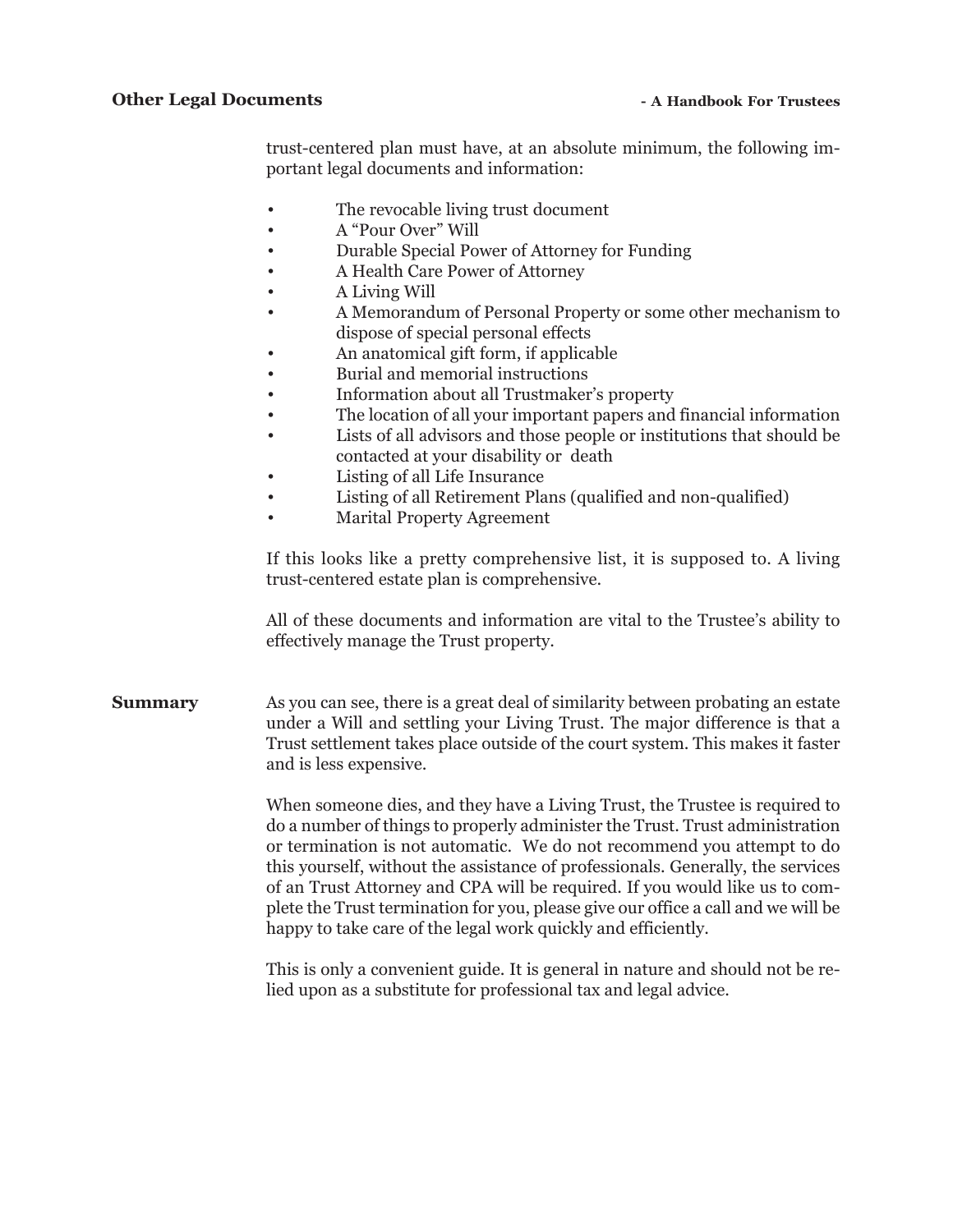## **Backup Trustees**

| <b>Instructions for</b><br><b>Back-up</b> |                                                                                                                                                              |                                                                                                                                                                                                                                                                                                   |  |  |
|-------------------------------------------|--------------------------------------------------------------------------------------------------------------------------------------------------------------|---------------------------------------------------------------------------------------------------------------------------------------------------------------------------------------------------------------------------------------------------------------------------------------------------|--|--|
| <b>Trustees</b>                           | If you have been named as back-up Trustee for someone, you are probably<br>wondering what you should do when that person dies or becomes incapaci-<br>tated. |                                                                                                                                                                                                                                                                                                   |  |  |
| <b>At Disability</b>                      |                                                                                                                                                              | Check the trust document for specific instructions regarding:                                                                                                                                                                                                                                     |  |  |
|                                           |                                                                                                                                                              | How to determine disability<br>ш<br>Any special directions for type of care (in-home care, assisted<br>living)<br>Who should benefit from trust funds during disability?<br>(Trustmaker only? Spouse? Kids? Other family members?)<br>Any stipends to be paid to family members who provide care? |  |  |
|                                           |                                                                                                                                                              | Contact the attorney who prepared the trust document to be sure<br>there were no amendments or other documents (property powers<br>of attorney, for example, to cover unfunded property) you do not<br>have in your possession.                                                                   |  |  |
|                                           |                                                                                                                                                              | Obtain written certification of disability from a treating physician<br>pursuant to trust direction.                                                                                                                                                                                              |  |  |
|                                           |                                                                                                                                                              | Notify banks, brokerage firms, investment advisors, etc., that you<br>are now the Trustee for this person. Documents which you may be<br>required to produce may include:                                                                                                                         |  |  |
|                                           |                                                                                                                                                              | Two statements of incapacity from physicians<br>п                                                                                                                                                                                                                                                 |  |  |
|                                           |                                                                                                                                                              | An affidavit of successor Trustee, which should include ar-<br>ticles of the trust that name you as successor trustee, and<br>describe all the Trustee's powers and duties                                                                                                                        |  |  |
|                                           |                                                                                                                                                              | A legal form of personal identification                                                                                                                                                                                                                                                           |  |  |
|                                           |                                                                                                                                                              | Secure and inventory any property, especially real estate. Make sure<br>you have keys and take care of any utilities.                                                                                                                                                                             |  |  |
|                                           |                                                                                                                                                              | Make sure assets are funded into the trust, especially if the disabil-<br>ity is severe, long term, or terminal:                                                                                                                                                                                  |  |  |
|                                           |                                                                                                                                                              | Look for and USE any durable power of attorney for prop-<br>erty which the disabled person may have signed                                                                                                                                                                                        |  |  |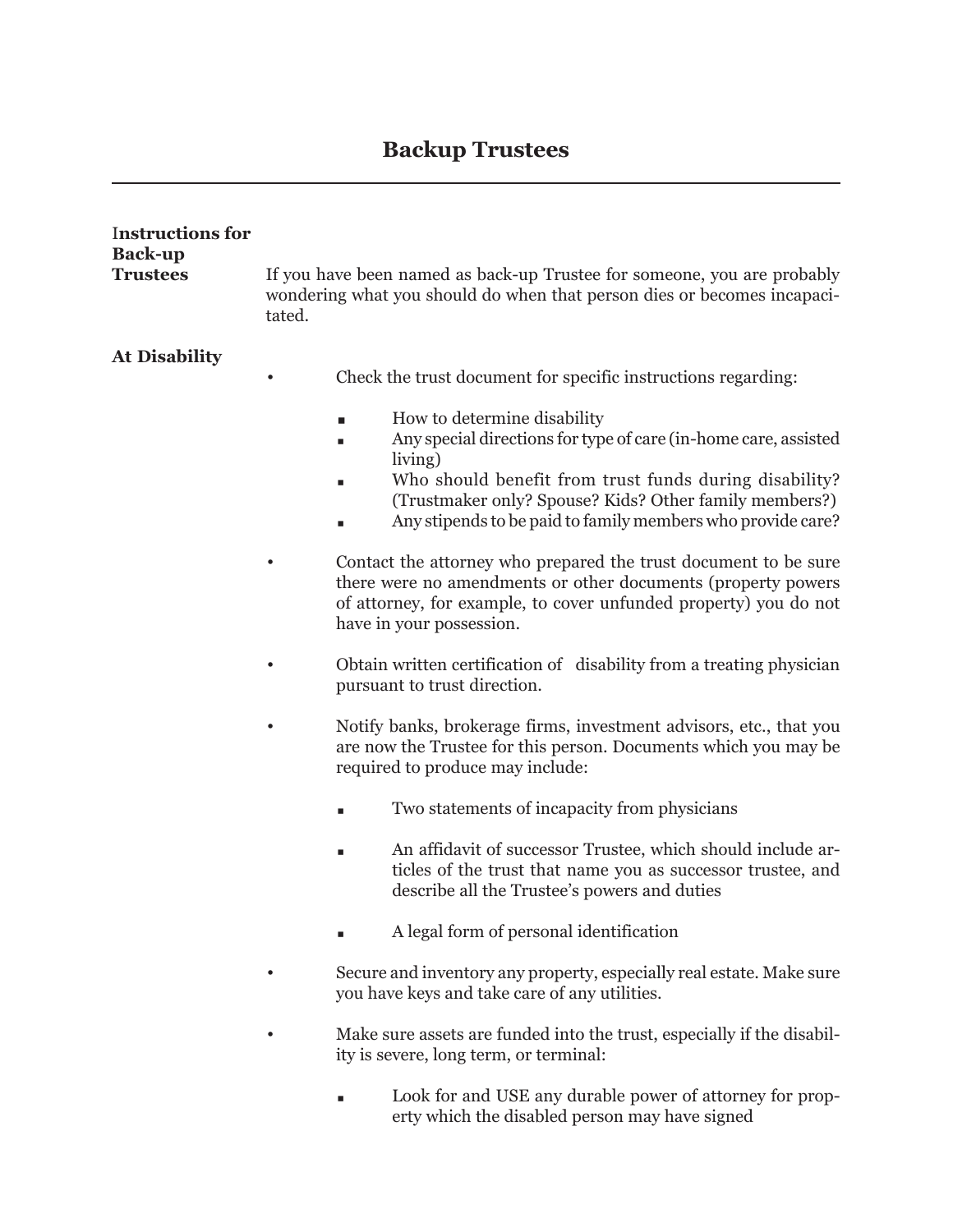### **Backup Trustees**

- Make sure auto and homeowners insurance is in effect and up to date
- Transact any necessary business for the incapacitated person. You can apply for disability benefits, receive and deposit funds, pay bills, maintain investment accounts and, in general, use the person's assets to take care of him/her until recovery or death.
- Keep a ledger of bills paid and any income received.
- **At Death** Be aware that THERE IS TIME to consult with an attorney, accountant, and other advisors. Take first things first:
	- A surviving spouse is often not in the best frame of mind to address the necessary financial issues immediately after a death.
	- Inform the family of your position and assist them as needed: funeral arrangements, flowers, cemetery marker, announcement in paper, special wishes for service, notifying friends, relatives, employer, etc.
	- Order at least 5 certified death certificates (you can usually get these from the funeral home). You will need these to transfer titles, etc.
	- Notify the bank so you can start writing checks. The bank will probably want to see a certified death certificate, an affidavit of successor Trustee (similar to the affidavit used for disability) and some form of personal identification.
	- Notify Social Security, pension funds, and any other associations who may provide a death benefit.
	- Make claim for life insurance proceeds payable to the trust.
	- Secure and inventory property, especially real estate. Make sure you have keys, make arrangements to keep the utilities on (or turn them off), insurance is in force, mortgage is paid, etc.
	- Make a list of all assets, and their approximate date of death values.
	- Make a list of all liabilities.
	- Start a ledger of accounts payable and income received.

Now you are ready to meet with your attorney, your financial planner, and/or accountant for advice and guidance for:

• Preparation of the necessary forms 1040, 1041, and 706.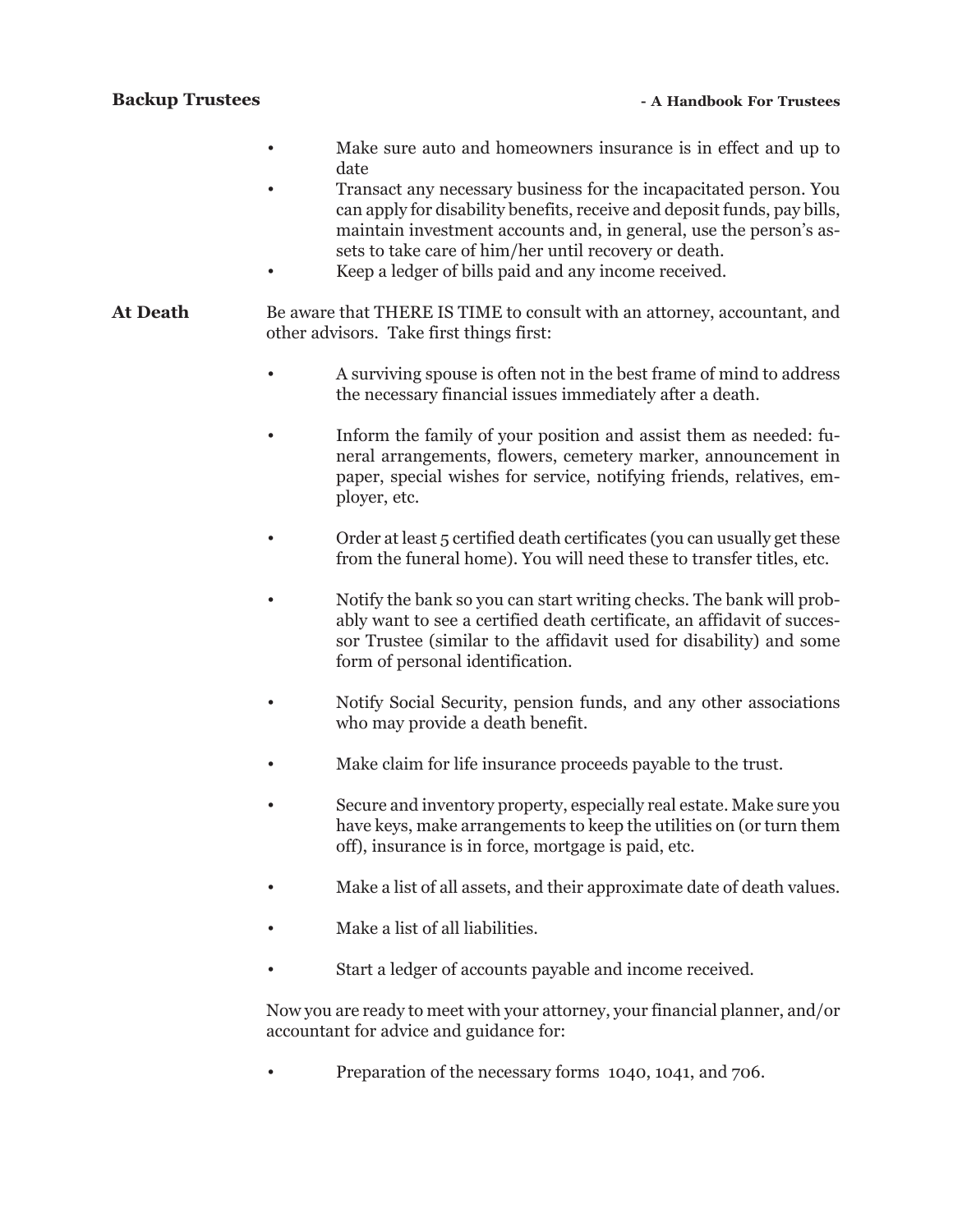### **- A Handbook For Trustees**

### **Backup Trustees**

- A final income tax return (1040) is due by April 15 of the year following the Trustmaker's death. (It covers January 1 to the day of death)
- A fiduciary return (1041) MAY also be required. This return reports any income earned by the trust between the time of the Trustmaker's death and **PRIOR to the distribution** of property to the beneficiaries
- A federal estate tax return (706) must be filed 9 months of the date of a Trustmaker's death if the total gross estate exceeds the unified credit amount (currently \$650,000). Payment of any federal estate tax owing is due at that time

Special Note: Property must be distributed in this order (make sure you get a receipt signed by each beneficiary stating that he/she has received the property):

- 1. Specific bequests; specific property given to one person.
- 2. Remaining personal property
- 3. Residue: Divide cash and transfer titles of property according to trust instructions.